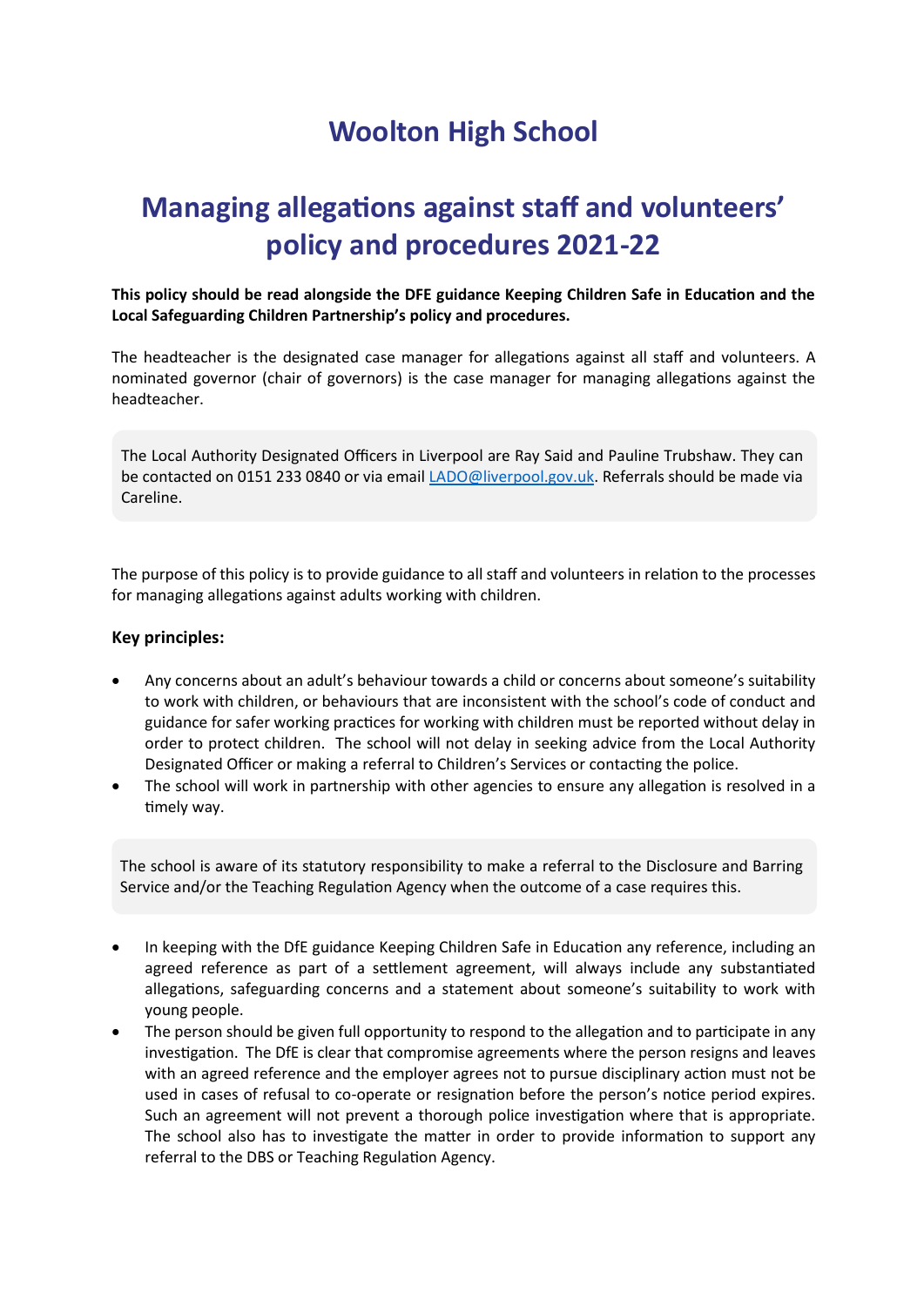- Consideration will be given as to how best to support all parties.
- Careful consideration will be given to alternatives to suspending the member of staff.
- The school is aware of its responsibility to maintain confidentiality and abide by the Education Act 2011 which places reporting restrictions preventing the publication of any material that might lead to the identification of a teacher until the person is charged or reporting restrictions are lifted. The school should make parents aware of their responsibilities in respect of confidentiality. Once the matter is concluded, careful consideration will be given to any lessons that can be learnt in particular induction, ongoing training, supervision, policies and procedures.
- If an adult who works with children has involvement from Children's Social Care in respect of their own child, or a child that they live with or have contact with, it is the responsibility of Children's Social Care to assess the immediate concern and inform the LADO of whether the adult poses a risk to children. Examples of this may include:
	- **EXECT** Allegations of assault, physical or emotional, on their own child or on a child they live with or have contact with;
	- Domestic abuse:
	- Substance misuse; or
	- Lives with or is in a relationship with a person who is identified as a risk to children
- Staff will be aware that behaviour by themselves, those with whom they have a relationship or association, or others in their personal lives (in or out of school or online), may impact on their work with children
- Staff will be aware that they should inform the head teacher of any cautions, convictions or relevant order accrued during their employment, and/or if they are charged with a criminal offence.
- Staff will be aware that if their role is within the scope of the Childcare Act 2006 and they commit a relevant offence that would appear on their DBS certificate or they become disqualified under the Childcare Act 2006, then they must inform their head teacher.
- In line with our code of conduct and child protection policy, staff in school should ensure that they disclose information about themselves relating to the above to the Head teacher as soon as possible. School will create an environment and culture where staff are able to do this.

### **Key procedures:**

- Any concerns about the behaviour of any adult working for the school towards a child should be brought to the attention of the Head Teacher and/or Designated Safeguarding Lead without delay. This includes supply staff and volunteers. Concerns about the headteacher should be directed to the nominated governor (chair of governors).
- Initial considerations should consider if the person may have:
	- behaved in a way that has harmed a child, or may have harmed a child;
	- possibly committed a criminal offence against or related to a child;
	- behaved towards a child or children in a way that indicates he or she would pose a risk of harm to children; or
	- behaved or may have behaved in a way that indicates they may not be suitable to work with children

*Keeping Children Safe in Education 2020*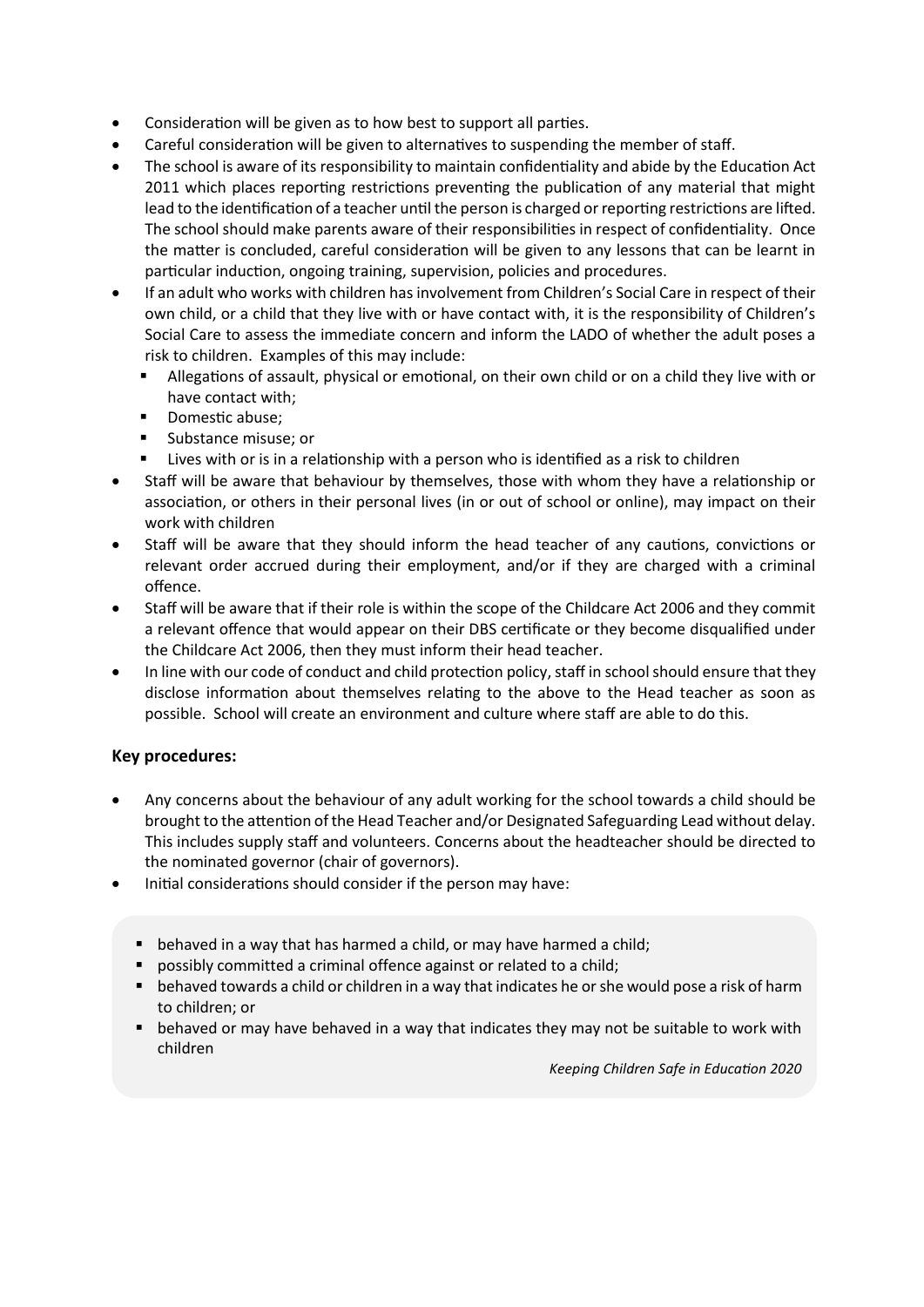- Equally initial consideration may determine the concerns do not meet the above criteria and do not warrant a police investigation or enquires by Children's Services. There may be clear evidence from the outset the allegation is false, malicious or unfounded.
- Consideration should be given to immediately protecting the child and the need to contact the police.
- The Local Authority Designated Officer is the linchpin in the process and should be contacted without delay to discuss allegations against staff and volunteers. The L.A.D.O. will hold a strategy discussion with police and relevant agencies. The strategy discussion and subsequent strategy meetings will consider:
	- the case for suspension or alternatives to suspension
	- any investigation undertaken by police
	- any assessment being undertaken by Children's Services
	- the basis for when the employer can begin a disciplinary investigation
	- managing, sharing information and confidentially issues
	- well-being and support needed for all parties
- All referrals to Children's Service should be made drawing upon the L.A.D.O. referral form.
- The Case Manager should seek advice from their HR Provider and the Senior School Improvement Officer for Safeguarding.
- When an allegation arises in an Early Years setting the Early Years Foundation Stage Framework may require the allegation to be reported to Ofsted (normally within 14 days).
- The L.A.D.O. will advise if the parents and member of staff can be informed of the allegation and exactly what information can be shared.
- At the point at which the member of staff is notified of the allegation they should be given information about the Managing Allegations Against Adults and Volunteers procedures and also a nominated member of staff to support them. They should be advised to seek Trade Union support and consideration should be given to their wellbeing and continued support. They should be given guidance about the process.
- The L.A.D.O. will advise how to manage speculation, leaks and gossip and whether it would be prudent to contact the Local Authority Press Office, and any information which might be reasonably given to the community to reduce speculation. In line with Keeping Children Safe in Education, staff and the child's family will be advised about the legislation on imposing restrictions which makes clear that the 'publication' of material that may lead to the identification of the teacher who is the subject of the allegation is prohibited.

The school will only begin a disciplinary investigation when advised by the L.A.D.O. and police that these processes can begin.

- Suspension is always a neutral act and should not be an automatic response. The decision to suspend a member of staff is the employer's only. However, the school will need to draw upon the advice of the L.A.D.O. and Police and, in keeping with the DFE guidance, record the reasons why suspension was chosen over other alternatives.
- The case manager (Head Teacher or nominated governor) will record all actions, discussions and decisions taken in respect of the allegation. They will need to attend strategy meetings chaired by the L.A.D.O. They may wish to be accompanied by their HR Provider.
- The DFE sets out the following definitions which should be used when determining the outcome of allegation investigations: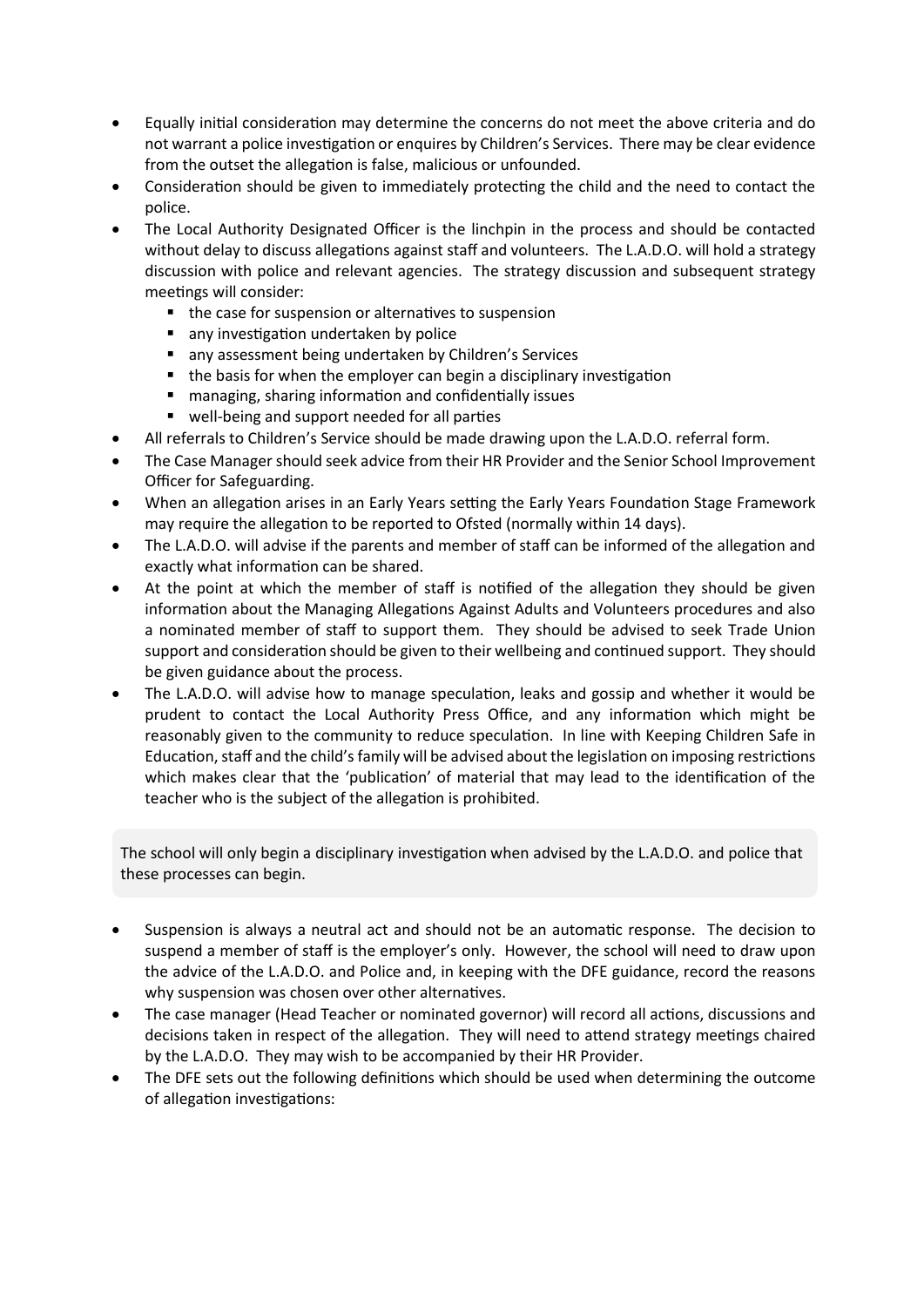**Substantiated:** there is sufficient evidence to prove the allegation;

**False:** there is sufficient evidence to disprove the allegation;

**Unsubstantiated**: there is insufficient evidence to either prove or disprove the allegation. The term, therefore, does not imply guilt or innocence.

**Malicious**: there is sufficient evidence to disprove the allegation and there has been a deliberate act to deceive;

**Unfounded:** Schools may wish to use the additional definition of 'unfounded' to reflect cases where there is no evidence or proper basis which supports the allegation being made. It might also indicate that the person making the allegation misinterpreted the incident or was mistaken about what they saw. Alternatively, they may not have been aware of all the circumstances.

- The school will only include in references substantiated allegations.
- The school will retain information about substantiated, false, unfounded and unsubstantiated allegations on personnel files.
- The record of the allegation will be retained until the member of staff's normal retirement age or for a period of ten years from the date of the allegation if that is longer.
- The school will consider what support the member of staff, child and family need throughout the process. In cases of malicious allegations, the school will consider whether disciplinary action is appropriate against the child or a referral to the police or Children's Services is required.
- On conclusion of the case the member of the staff will be given a copy of the outcome of the investigation and, where required, supported to return to work. The school has a legal duty to refer to the DBS in line with Keeping Children Safe in Education. The school will not enter into compromise/settlement agreements if a member of staff faces an allegation against them and the agreement prevents sharing concerns about someone's suitability to work with children and/or the member of staff refuses to cooperate with the investigation (refer to detail of DFE guidance). The school would also still need to conclude its investigation and when required refer to the DBS for consideration of 'barring from working with children'.
- The school has a responsibility to refer to the Secretary of State (Teaching Regulation Agency) any teacher because of serious misconduct in line with Keeping Children Safe in Education.
- Consideration should also be given to how practices or procedures should be reviewed to help prevent similar events in the future, including the decision to suspend and the length of suspension.
- In some circumstances, the school will have to consider an allegation against an individual who is not directly employed by the organisation and where our disciplinary procedures do not fully apply (for example supply teachers). Whilst the school is not the employer of the individual, we still have responsibility to ensure allegations are dealt with properly and will liaise where appropriate with relevant parties. The school will not cease to use the services of a supply teacher as a result of safeguarding concerns, without finding out the facts and liaising with the LADO to determine a suitable outcome.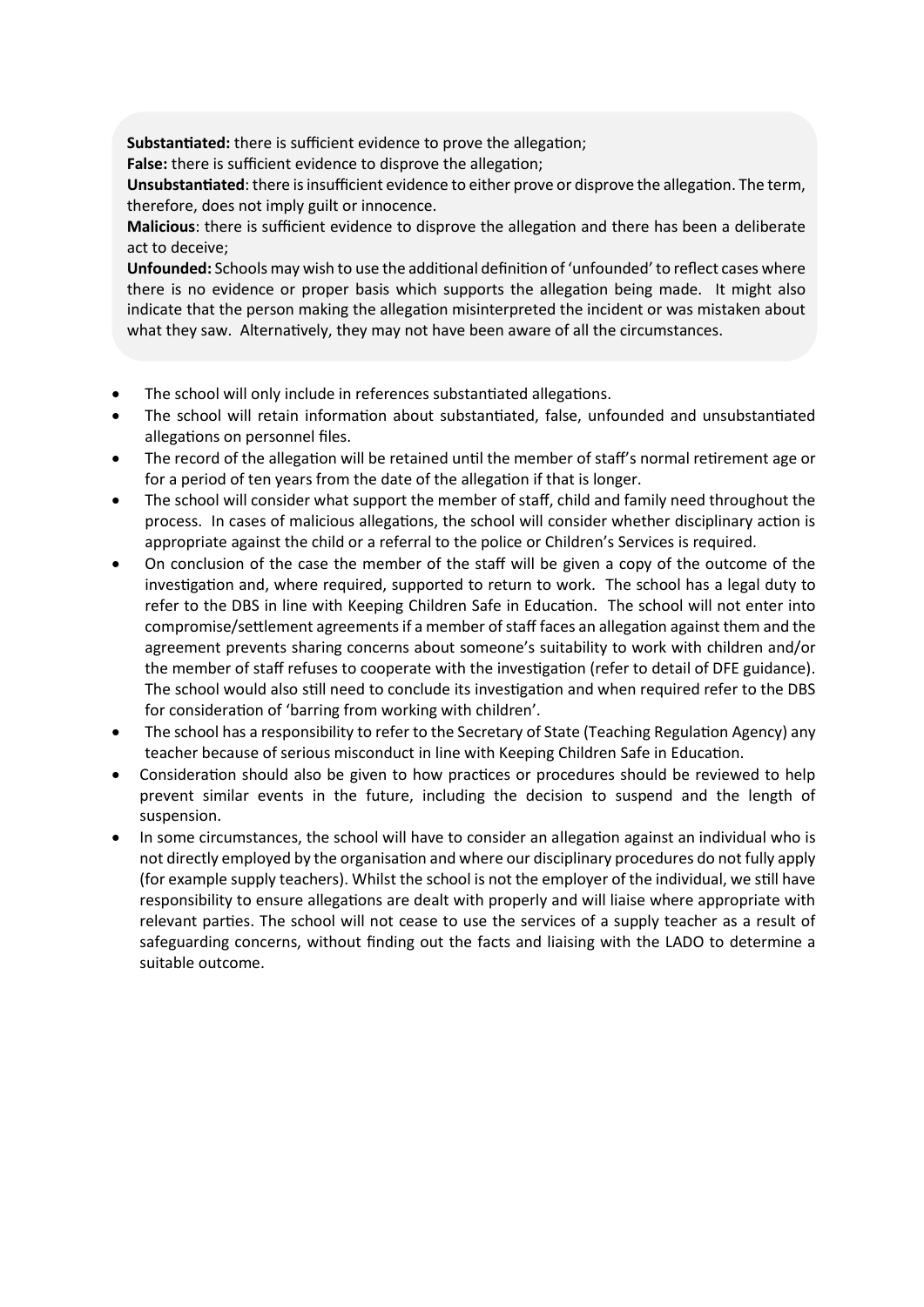# **Summary managing allegations against staff and volunteers' procedures**

If a member of staff or volunteer has a concern about the behaviour of another adult working in the setting then they should share this concern **without delay** with either:

- The Head teacher (**Case Manager** for allegations against staff). If the Head teacher is unavailable: Deputy Head teacher or Designated Safeguarding Lead.
- The Nominated Governor (The Chair of Governors is often the nominated **Case Manager** for allegations against the Head teacher)

Rarely a member of staff may need to contact Children's Services or the Local Authority Designated Officer directly, or whistle-blow (NSPCC helpline 0800 028 028[5 help@nspcc.org.uk\)](mailto:help@nspcc.org.uk)

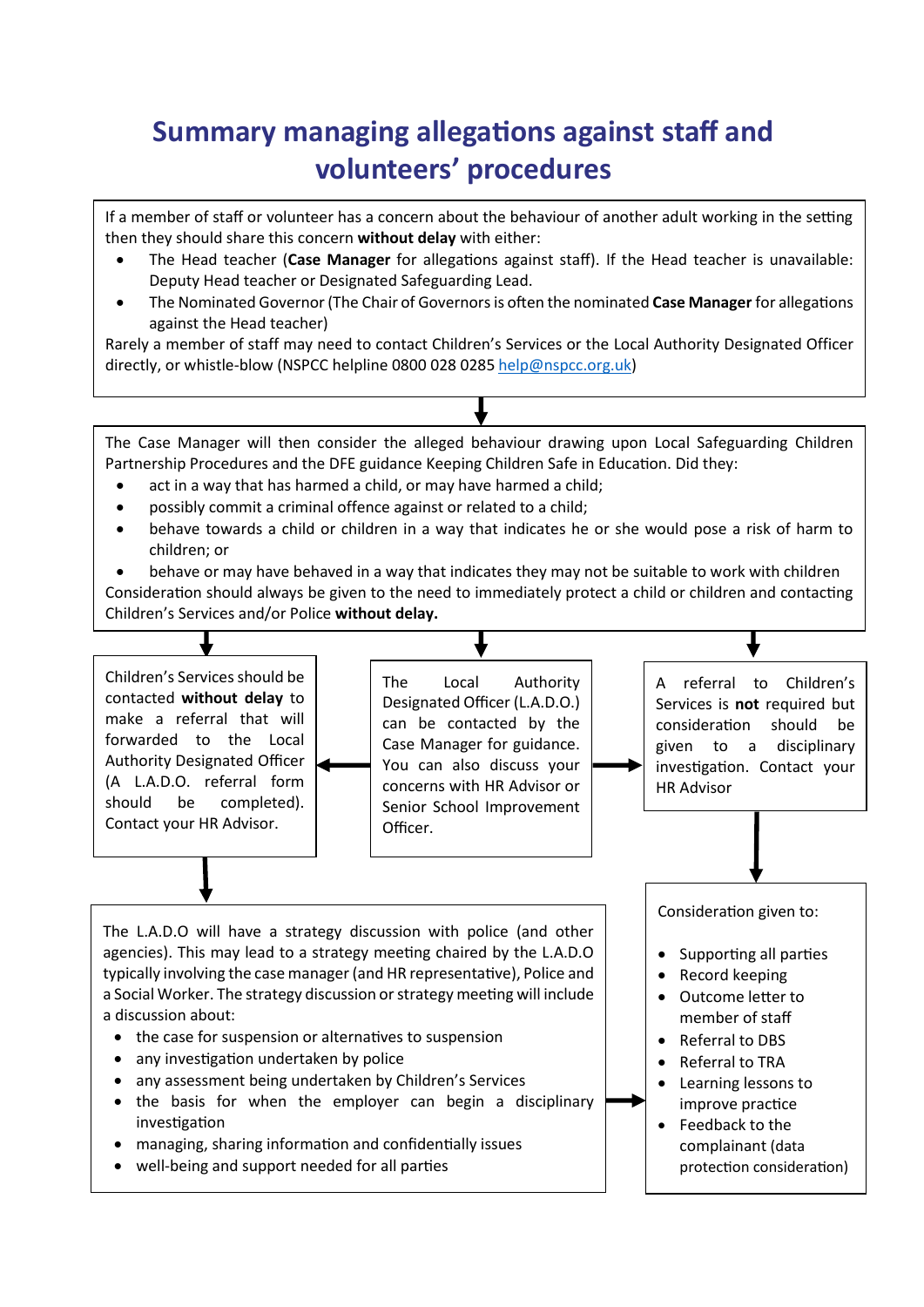## **Managing Allegations Process**



School Improvement Liverpool<sup>®</sup> 2020

References: Working Together to Safeguard Children DfE 2018 & Keeping Children Safe in Education DfE 2020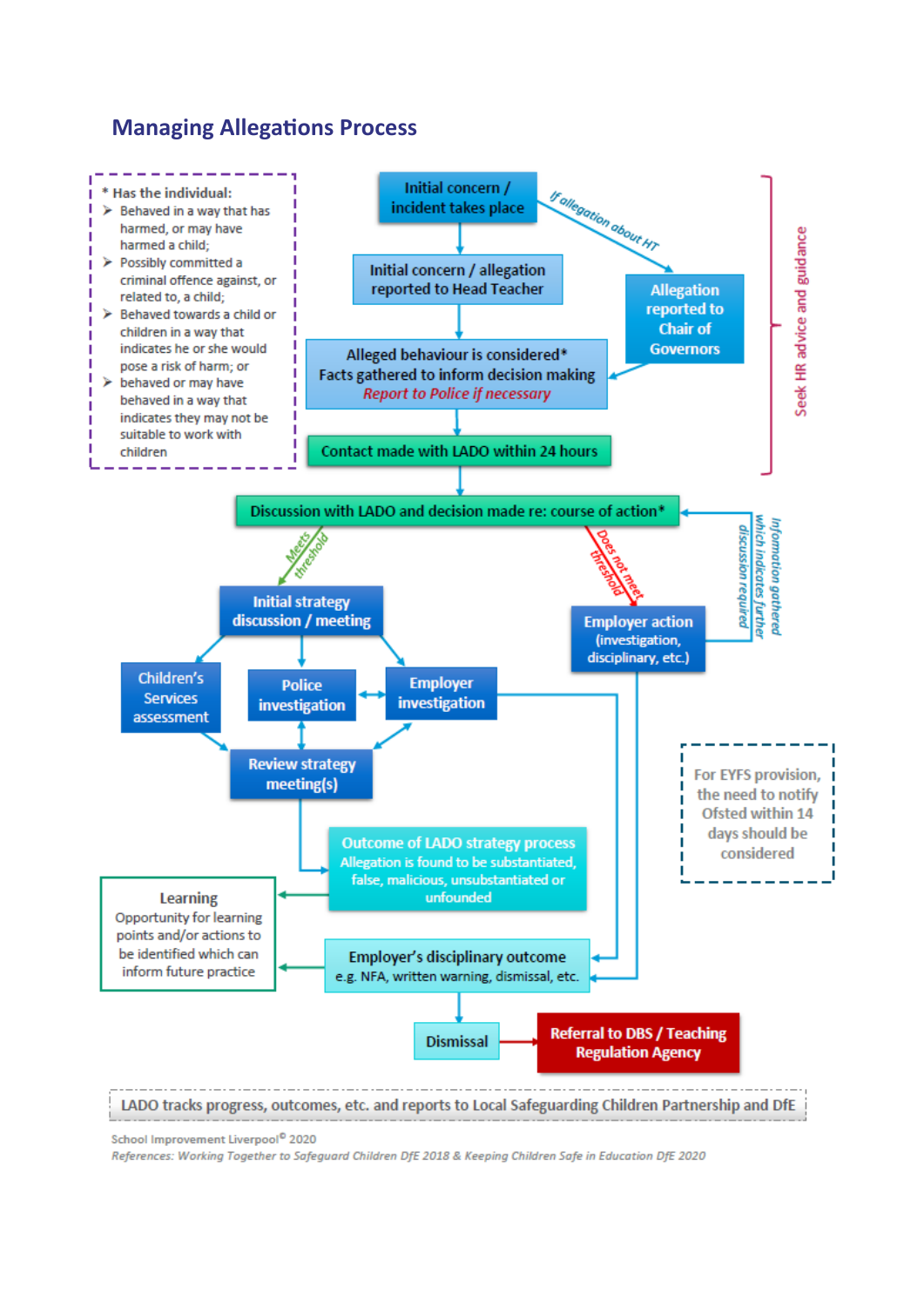## **A guide for a member of school staff subject to an allegation that has been referred to the Local Authority Designated Officer for managing allegations against adults working with children**

Any allegation is likely to cause anxiety and concern. This brief guide is to provide you with information if you are subject to an allegation. You can request a copy of the school's Managing Allegations Against Staff procedures and you can also refer to part 4 of the DFE guidance Keeping Children Safe in Education. In addition, you can seek advice from your own union and refer to the Local Safeguarding Children Partnership procedures.

#### **What happens when an allegation is made?**

The case manager in school (headteacher) will consider whether the allegation needs to be referred to the police and/or children's services because you may have:

- behaved in a way that has harmed a child or may have harmed a child;
- possibly committed a criminal offence against or related to a child;
- behaved towards a child or children in a way that indicates you would pose a risk of harm to children; or
- behaved or may have behaved in a way that indicates they may not be suitable to work with children

If from the outset there is evidence to suggest the allegation is unfounded, false or malicious then the headteacher will inform you that no further action will be taken and they will provide support to you. If the above criteria have not been met the school may still need to consider whether your actions or behaviour warrant further disciplinary consideration.

However, when the above criteria have been met the headteacher will need to refer the allegation to the Local Authority Designated Officer for consideration by children's services and police. A strategy discussion and/or meeting will then take place to determine when you can be told about the allegation and what information you can be given. The strategy meeting will also consider any other children with whom you have significant contact, including your own children. It will also consider whether you need to be suspended from working with children. The decision to suspend you is your employer's decision but they will need to take account of police and children's services views. Alternatives to suspension should always be considered, drawing upon DFE guidance. If you are suspended, in line with your school's disciplinary policy, you will be invited to a meeting to set out the suspension. However, the police and children's services may have advised your school that they are unable to tell you the details of the allegation at this meeting.

Although you will not be able to discuss the allegation with members of the school community, a nominated member of staff will be appointed to liaise with you. They will keep you informed as to the progress of your case. You may be offered counselling services and/or support from occupational health. You should always contact your GP if you feel your health is being affected. You will be advised about the responsibilities of all parties in respect of confidentiality. You should seek advice from your union or professional body from the outset.